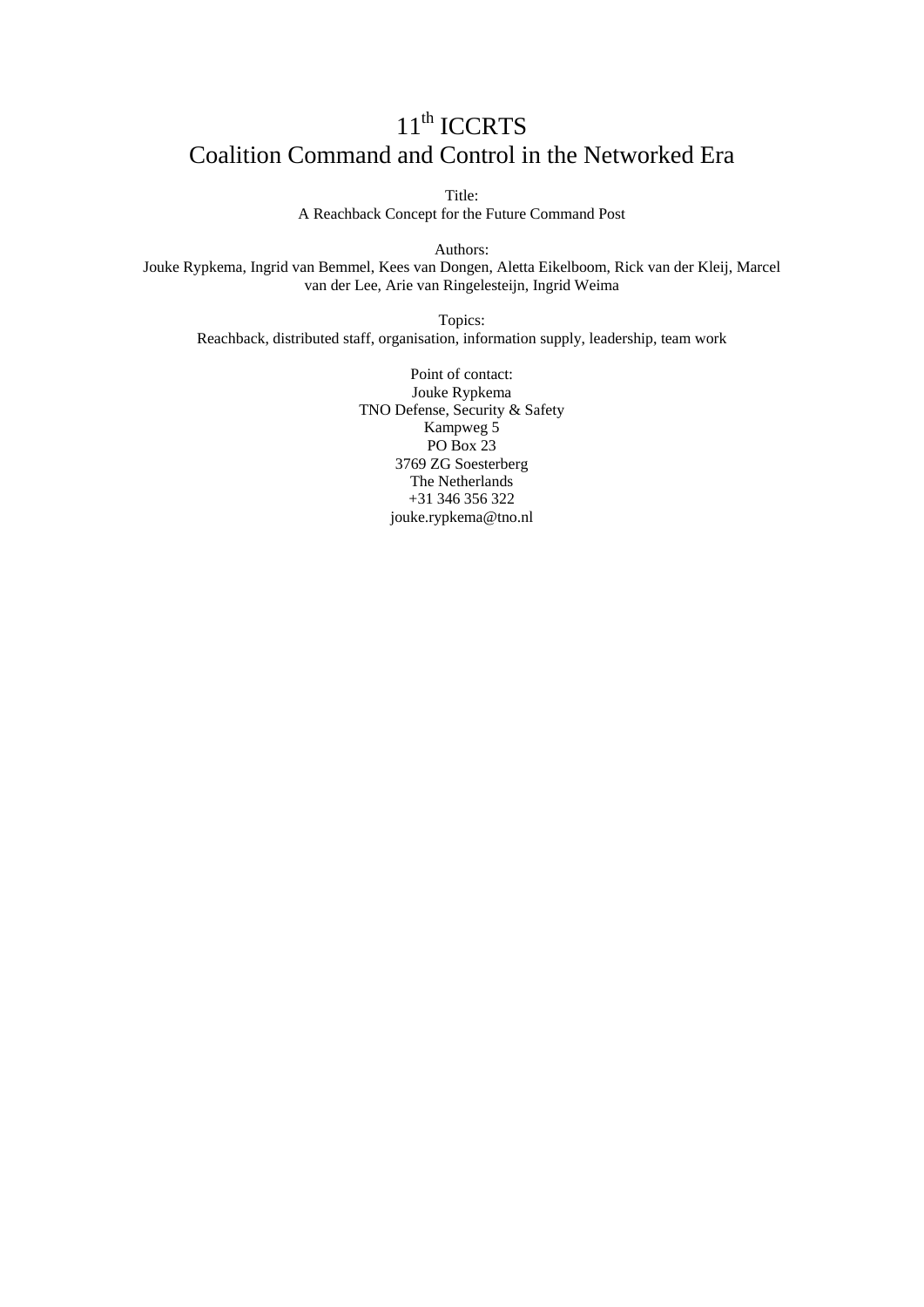# **A Reachback Concept for the Future Command Post**

**Jouke Rypkema, Ingrid van Bemmel, Kees van Dongen, Aletta Eikelboom, Rick van der Kleij, Marcel van der Lee, Arie van Ringelesteijn, Ingrid Weima**  TNO Defense & Security, the Netherlands **jouke.rypkema@tno.nl**

## **ABSTRACT**

Contemporary operations are characterised by more local conflicts, more dynamic circumstances and a less predictable enemy. Besides that, commanders must be able to be present at various locations, because of the involvement of different parties. This requires a more agile command post, supporting distributed command and control. A command post with reachback facilities, in which the commander can co-operate with his staff while being on the move, could meet these demands. However, such a concept has major consequences for aspects of team work, leadership, information support and organisation. This paper describes the results of an experiment with a reachback concept within the Royal Netherlands Army (RNLA) 43 Brigade staff where the staff was equipped with collaborative tools in a changed organisational context. The results show that the reachback concept is promising, enabling the commander to operate at a distance while maintaining accurate situational awareness. However, improvements, especially in the communication with other staff members, have to be made to be successful during operations. The next step will be to enhance the concept and focus on reachback concepts enabling staff members to co-operate from outside the operational area.

# **INTRODUCTION**

Contemporary conflicts around the world show many differences compared to the large-scale threats during the cold war. Conflicts have a more local character, in which the situation is often more dynamic and less predictable. The 'enemy' is more difficult to identify, the approach is asymmetric and confrontations take place in urban areas more frequently.

Besides conflicts, the approach of military operations is changing as well. The hierarchical structure, in which higher commanders give the orders that are performed by the lower echelons, is changing into a structure of smaller, independent teams with more responsibilities. Instead of following orders effects have to be accomplished (Alberts & Hayes, 2003). At the same time, joint and combined operations, in which force and nations work together, become more common.

Thirdly, improvements in communication and information technology are continuously taking place. This has effect on military action and Command & Control. For example, network structures become serious alternatives for hierarchical structures. In this context, major developments are found in *Network Centric Warfare* (NCW) and *Network Enabled Capabilities* (NEC).

The developments mentioned above have consequences for the military command post. The contemporary command post has to meet the requirements of the new situation. Besides that, the technical developments also offer new opportunities to improve the command post, resulting in more effective Command & Control.

We think that the use of a reachback concept, in which staff members are physically separated, can meet the demands of the future command post. However, dislocating staff members can also cause drawbacks that have to be overcome. In this paper, we discuss the advantages of a reachback command post concept. Second, we identify possible risks of reachback. These are described in four focus areas. Based on these areas we developed a reachback concept for the future command post. This concept was tested during an exercise of the 43 Brigade of the Royal Netherlands Army (RNLA). The test and results are described as well. Finally, we discuss the next steps to take to improve the reachback command post concept. But first we will define reachback.

# **DEFINITION REACHBACK**

In general, reachback refers to a situation where resources, capabilities and expertise are at a physical distance from the area of interest, supporting the people in the area to perform their tasks. For example,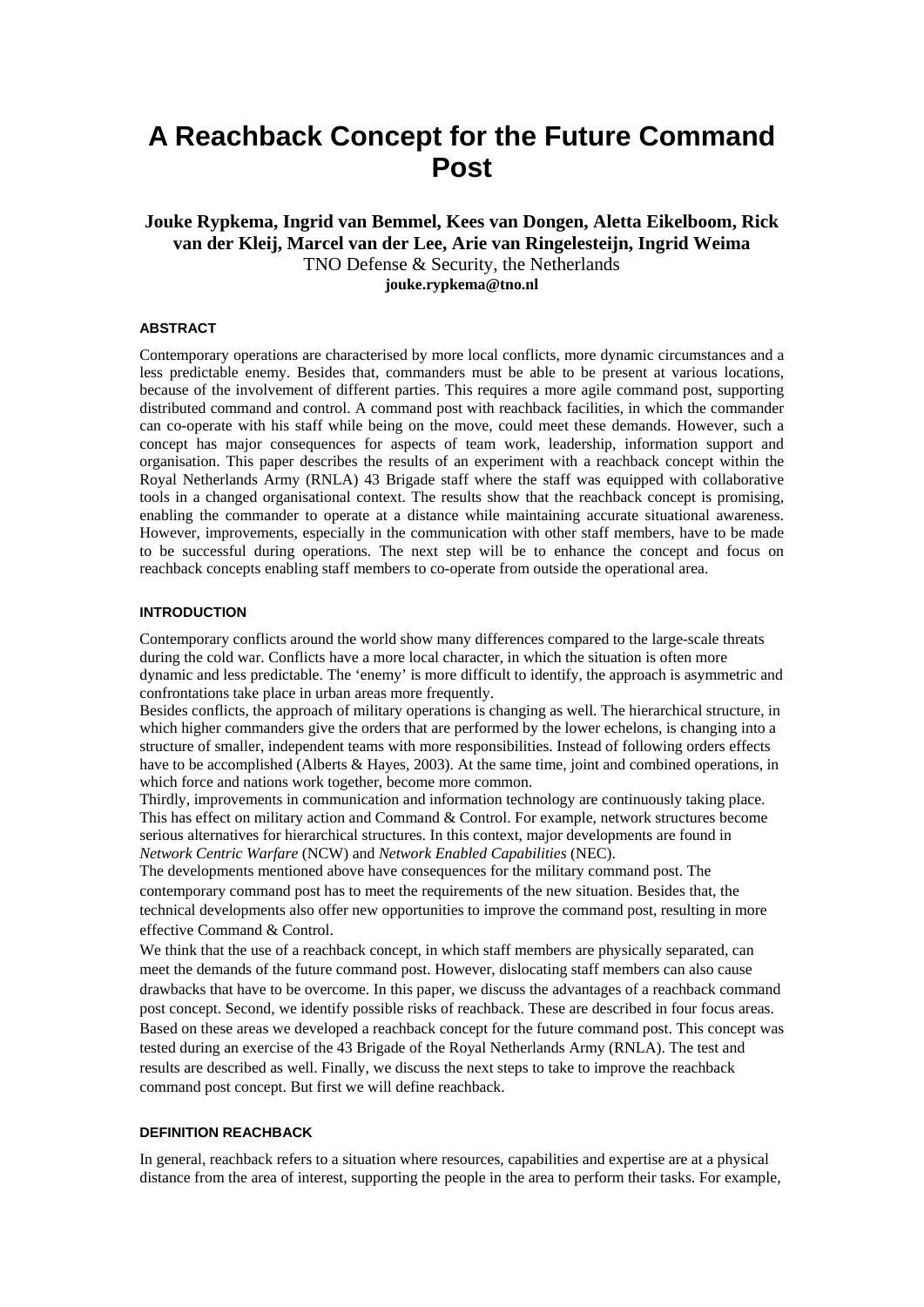the US Joint Doctrine defines reachback as the process of obtaining products, services, and applications, or forces, or equipment, or material from organisations that are not forward deployed (Joint Doctrine Division, J-7, Joint Staff, 2001). Neal (Neal, 2000) emphasises technology by defining reachback as 'the *electronic ability* to exploit organic and non-organic resources, capabilities and expertise, which by design are not located in the theater'. Indeed, technological developments enhance the possibilities of applying reachback. This is acknowledged by Lackey (Lackey, 2003). He states that reaching back to higher headquarters, which traditionally enjoy larger staffs and larger reservoirs of knowledge, experience, and information, is not a new concept. New is the array of information resources available in real time or near real time. Also new are the electronic networks used to deliver information from knowledge repositories, whether human or electronic, to those requesting knowledge. However, reachback is more than technology alone. Custer (Custer, 2003), for example, defines reachback as a virtual and *collaborative strategy* to access, share, and disseminate information in support of intelligence, manoeuvre, and logistics regardless of distance, time, or echelon. It shows that reachback is not only an ability, but can also be a strategic choice to accomplish the mission.

# **THE ADVANTAGES OF REACHBACK**

Reachback facilities have advantages, that can improve the operational performance of a military command post. The most important advantages are the following.

# **Safety**

Command posts and the compounds in which they are located are vulnerable to attacks. For example, mortar attacks, car bombs or suicide bombers can cause serious damage or casualties. By using reachback facilities less personnel has to be present in the area of operations. As a result less people are exposed to these attacks. This means not only the staff members, but also the personnel needed to support them.

#### **Mobility**

When the command post has to move to another place, less people in the area of operations have to be relocated. The reachback outside the area of operations can stay in its place. The command post can be moved faster and easier, which increases its mobility. Thereby, reachback facilities make it more easy for staff members (for example, the commander) to move while keeping informed about the situation.

## **Flexibility**

Because situations are often dynamic and hard to predict, all possibilities have to be kept open and anticipated. All possible situations have to be identified and plans have to be made to cope with them. A command post that is able to anticipate every situation is able to operate more flexible. However, it takes more staff capacity to create all these alternative plans. It is easier to expand the number of staff members outside than inside the area of operations. The limitations of a military command post or compound are less relevant with reachback facilities.

## **Specialist support**

Specialists are often scarce in military operations. Specialists can only be at one place at the same time. When a specialist is needed at different places at the same time, choices have to be made. As a result, one of the locations will have to proceed without the needed expertise. Another problem arises when expertise is needed fast, but not available in the area of operations. By using reachback facilities specialists can give their support at different locations from a distance.

#### **Logistics**

Less people and material have to be transported to and within the area of operations. Therefore, it takes less logistical effort to deploy, maintain and remove a command post.

## **Detection**

The larger a command post area, the more easy it is to be detected by enemy forces. By reducing the size of it in the area of operations the chances of being spotted and attacked by the opposing forces or other parties decrease.

# **RISKS OF REACHBACK**

There are also risks involved when using a reachback concept. For example, staff members are not at the same location anymore, which has its consequences on information sharing, communication,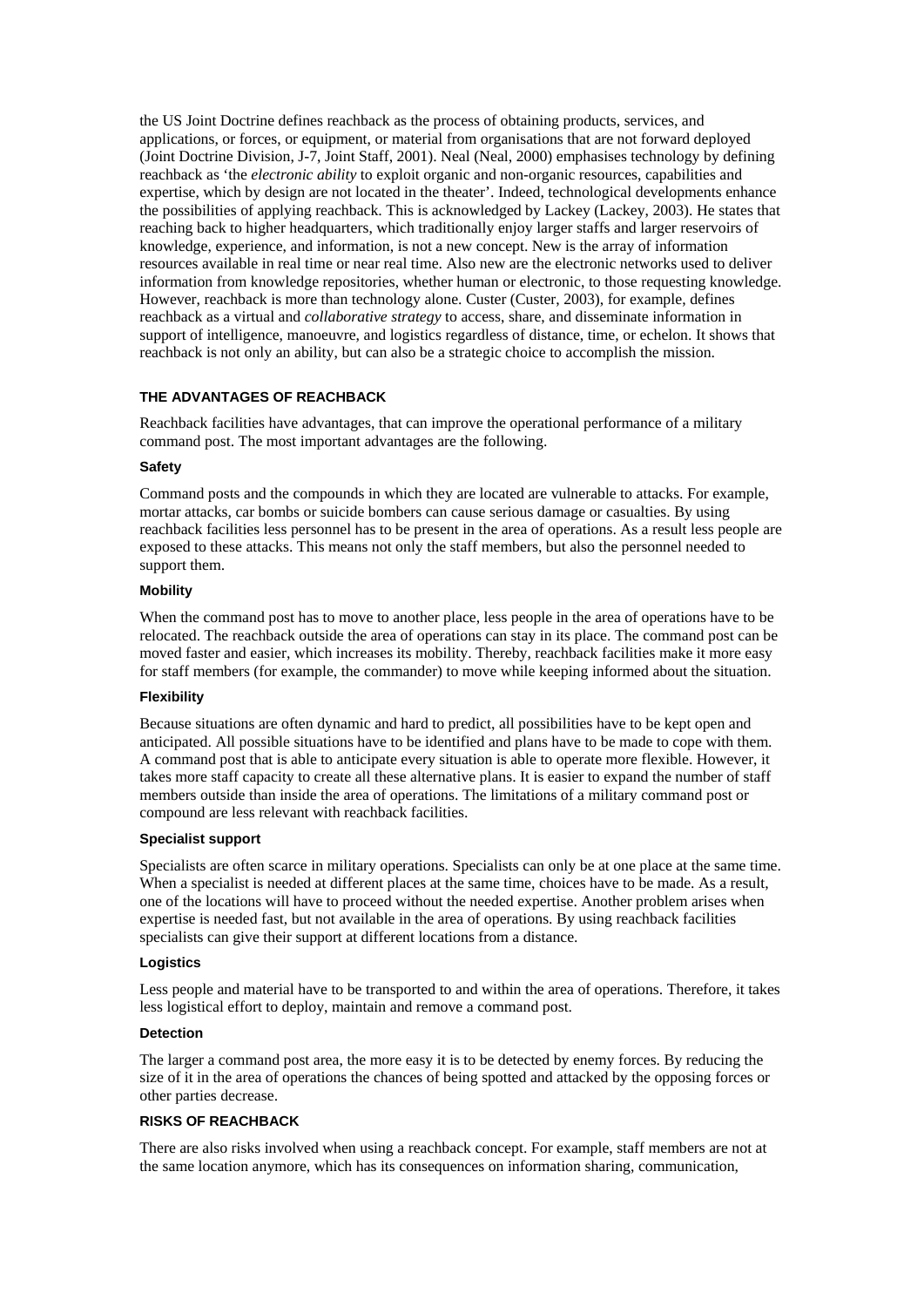discussing, etc. In our study, we focus on four areas, in which possible risks may occur. These areas are described below.

# **Team work**

Implementing and utilising the concept of reachback to keep major portions of staff personnel outside the combat area is not without difficulties. The fact that staff personnel is distributed across different locations and time zones raises questions about the possible negative implications and effects on team processes and outcomes. For example, the use of electronic communication tools can hamper collaboration between dispersed team members, due to difficulties in communicating information and conducting conversations (Driskell, Radtke, & Salas, 2003; Strauss, 1997; Siegel, Dubrovsky, Kiesler, & McGuire, 1986; Lea and Spears, 1991). Alongside the potential benefits for its members and the organisation as a whole, teamwork in a reachback concept brings several drawbacks that can constitute major barriers to team effectiveness (of a staff)(Gibson & Cohen, 2004). Challenges for virtual team effectiveness are: (1) failure to develop effective interpersonal relationships, (2) communication mishaps, and (3) lack of awareness of team members' endeavours (Thompson and Coovert, 2006, Priest et al., 2006, Gibson & Cohen, 2004) ). These challenges will pose a threat to the effectiveness of a reachback command concept.

## **Leadership**

A reachback command concept also has consequences for leadership. The virtual character of a reachback command concept requires effective distanced and distributed forms of leadership (Fair, Connaughton and Daly, 2004). *Distanced leadership* concerns leadership from afar or leadership that is geographically separated from the team. Distanced leadership often implies distributed leadership as well. Distributed leadership involves the sharing of leadership roles and activities between leaders and team members because the environment is too complex and dynamic for one single leader to operate effectively. Distributed leadership may have different forms, for example delegated leadership, coleadership or peer leadership (Brown & Gioia, 2002). Although leadership needs to be distanced and more distributed, leadership issues will remain more or less the same: leaders will still be confronted with the same problems and must be competent in the same leadership activities as effective leaders in a traditional command and control organization (Fisher & Duncan Fisher, 2001; Kayworth & Leidner, 2002; Brown & Gioia, 2002). However, leadership activities need to be executed with different methods (Fisher & Duncan Fisher, 2001) and within the more complex and dynamic environment of a reachback command concept. In other words, leadership is exercised at a distance in time and place, in different organisational contexts and cultures, and with the use of information and communication technologies. Therefore, several leadership activities need to be redefined from face-to-face expression to virtual expression. These leadership activities are roughly related to two leadership functions: team development and performance management (Bell & Kozlowski, 2002).

## **Information support**

A main task for the military staff is to make sense of the current situation. Sensemaking is a process by which individuals and organizations reduce uncertainty or ambiguity and create an understanding of the problem situation. In practice, sensemaking is an activity in which people transform information about events into a scenario that explains the situation at hand. Weick (1995) states that sensemaking refers to how meaning is constructed at both the individual and the group level. The process of sense making is seldom performed individually. Sense making is often performed in teams, in which staff members advise and critique each other. In group sensemaking effective communication is essential (Weick, 2005). There is a serious risk that the perceived benefits of collaborative sensemaking, collaborative critical thinking and advising does not exceed the perceived costs associated with mediated communication. Critical thinking is a cognitive process based on reflective thought and intended to make decision makers aware of incomplete understanding, conflicting arguments, unreliable information and ambiguous evidence . The result of this process should be a more reliable and complete account of the situation.

Collaboration takes time and effort, especially when collaboration is mediated and when the interface and underlying functionality for interaction is not properly designed. Collaborative sense making within the command post is a process that mainly takes place between staff members. Each Principal Staff Officer has dedicated sources of information and area of expertise to assist the commander in sensemaking and decision making; hence the need for the command team to meet for the purpose of exchanging and sharing knowledge. Currently, the primary means to support the complex and interactive nature of discussions is face-to-face communication between a physically co-located team.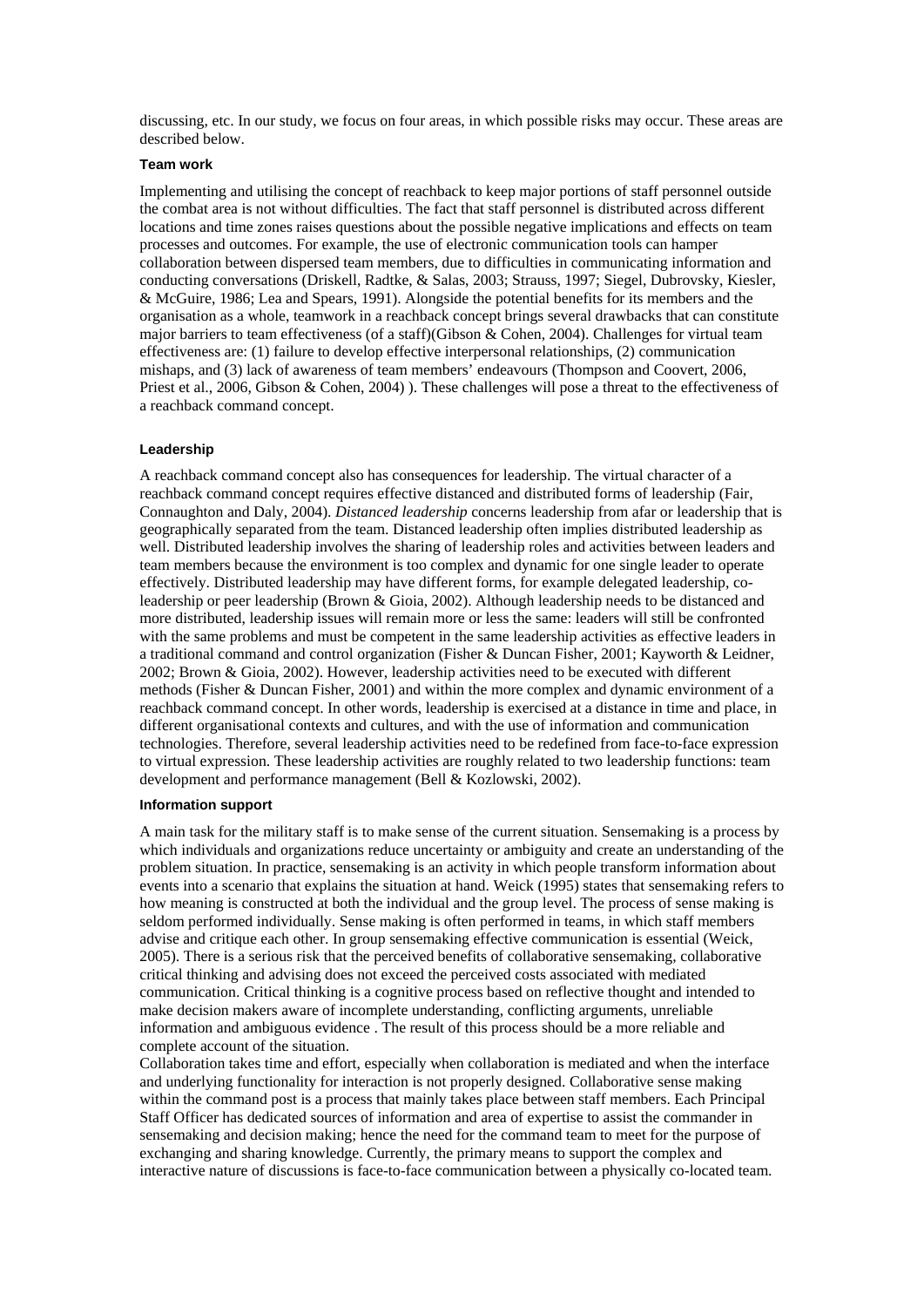The question is whether modern technology and the promise of greater bandwidths for communication and data throughput allow individual dis-located staff members to communicate and collaborate as if they were physically co-located.

# **Organisation**

The magnitude of problems with mediated communication partly depends on the organisational structure. It depends on the way tasks are allocated to different actors, the interrelations between those tasks, and the way actors are allocated to different locations. Highly interdependent tasks require more communication than tasks that can be performed independent of the other tasks. The cost of mediated communication can for instance be reduced, when highly interdependent tasks are allocated to colocated actors. Collaborative critical thinking, for instance is a highly interdependent activity. The intensity of communication for instance also depends on the dynamic with which different aspects of the problem state evolve and need to be communicated. In a situation where members of a team are physically separated, collaboration problems also depend on whether technological enablers facilitate the way staff members want to communicate.

# **THE REACHBACK COMMAND POST CONCEPT**

Our concept contains three main parts: the command element, near reachback and far reachback. (see Figure 1). Less urgent staff activities, that don't require direct presence in the operational area, are performed in the far reachback. For example, (parts of) future plans can be made outside of the operational area, as long as the right information is available. Other tasks, however, can only be performed properly by being in the operational area. For example, being in direct contact with local authorities might be important, or estimating the situation properly is only possible by being there. Within the operational area, two entities are present: the command element and the near reachback. The command element is a moving platform (e.g. a vehicle). This increases the commander's mobility, enabling him to visit others, like lower commanders or local authorities.

In the first phase of the project, we concentrated on the command element and its communication with the near reachback. The other elements will be explored in a later phase.



**Figure 1. Reachback concept elements** 

A more detailed view on the command element is found in Figure 2. Two main tasks in command and control are collecting information about the current situation (intelligence) and making plans to achieve the operational goals (planning). Therefore, besides the commander, two assistants are present in the command element: the assessor and planner. The assessor is responsible for making an overview of the current situation (situation awareness) and possible future consequences. Given the situation, the planner is responsible for making plans to achieve the operational goals. The commander, assessor and planner work as a team, that is supported by a *shared workspace*. It shows a common picture of the current situation, threats and plans, which they can discuss. Also, camera shots of the reachback location are available, in order to create a sense of presence.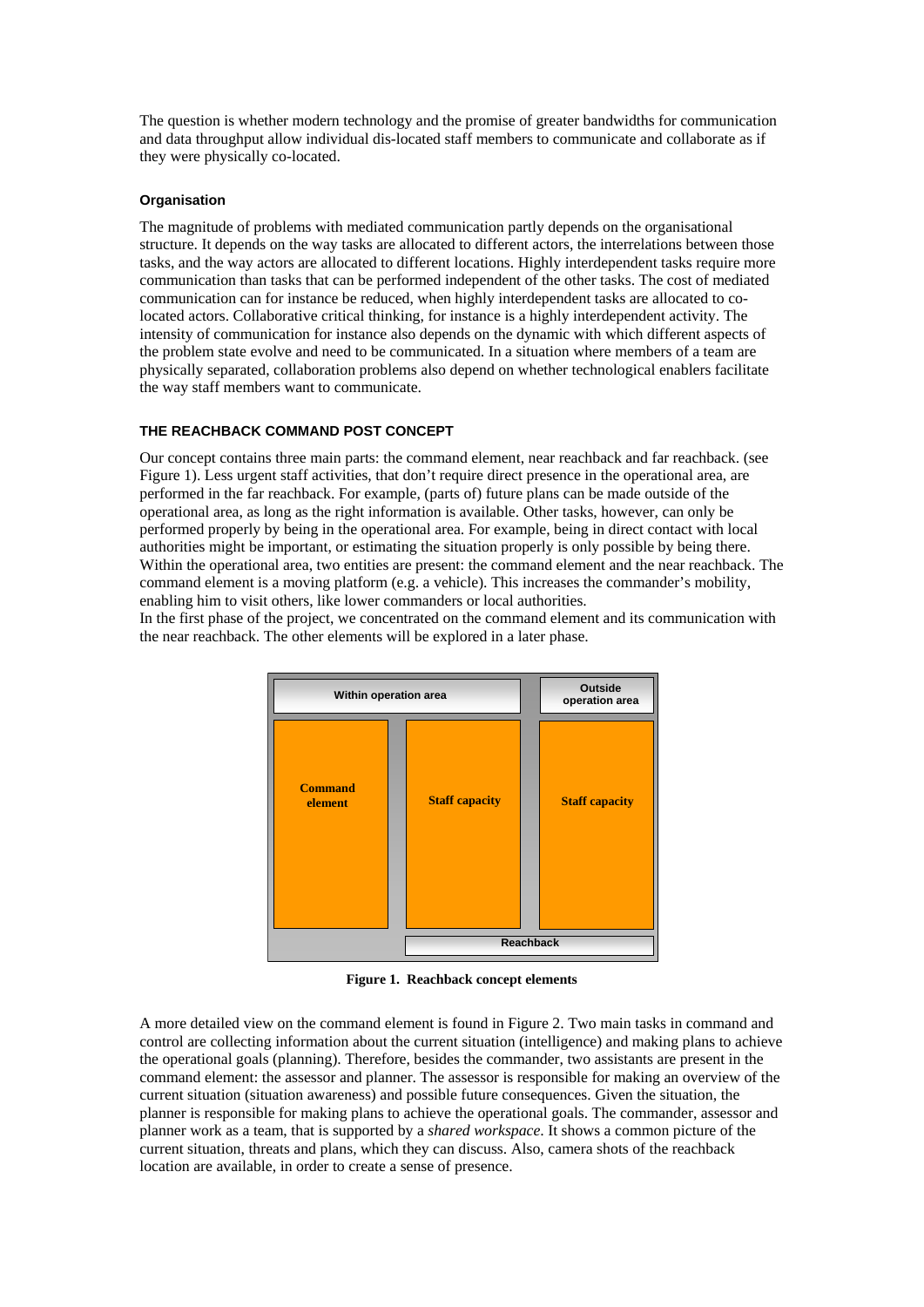

**Figure 2. The command element** 

Individually every member has a *personal workspace*, in which they have access to information and tools they need to perform their individual tasks. Besides that, it gives them access to their counterparts in the reachback. The command element members have a voice and video connection with their counterparts. Counterparts have the role of sparring partners receiving assignments, that can be performed by other members in the reachback. Besides that, command element members and counterparts use a shared application, which enables them to work simultaneously in shared documents.

## **EVALUATION**

#### **Method**

The concept was evaluated during an exercise of the RNLA 43 Brigade staff. A peace keeping scenario was played for two hours, while the commander and assistants were separated from the rest of the staff. The command element members were able to communicate with their counterparts by using voice, video and Microsoft Office OneNote 2003. During the exercise, observations were made by the experimenters. Right after the exercise, the staff members filled in a questionnaire. This was followed by a group discussion about the experiences of the staff members. Finally, a personal interview with the commander was performed.

## **Results**

In general, the reachback concept was judged as a promising concept for future operations. Besides that, the staff came up with suggestions for improvements related to the four focus areas.

## *Team work*

An important condition to work successfully with dislocated teams is team building. Team building can only take place before the operation. Staff members need to know and trust each other very well. Trust cannot easily be established during the mission. Therefore, preparation is an important issue. Second, dividing the staff can lead to differences in team awareness at the two locations. This means that the two groups may have different ideas about the situation and how to act. Staff members should be able to have face-to-face contact in order to prevent this. Third, the communication tools were not sufficiently able to support group discussions between the different locations. Group communication tools (for example, group chat) should be added. The video link with the counterparts was not considered to be useful. Voice was enough to express urgency and importance.

#### *Leadership*

Like in team work, trust and social-emotional processes like teambuilding are important issues in leadership as well. It takes some time for a commander to establish leadership and to be trusted by the staff. Trust and teambuilding should take place during preparation for a mission. To maintain trust and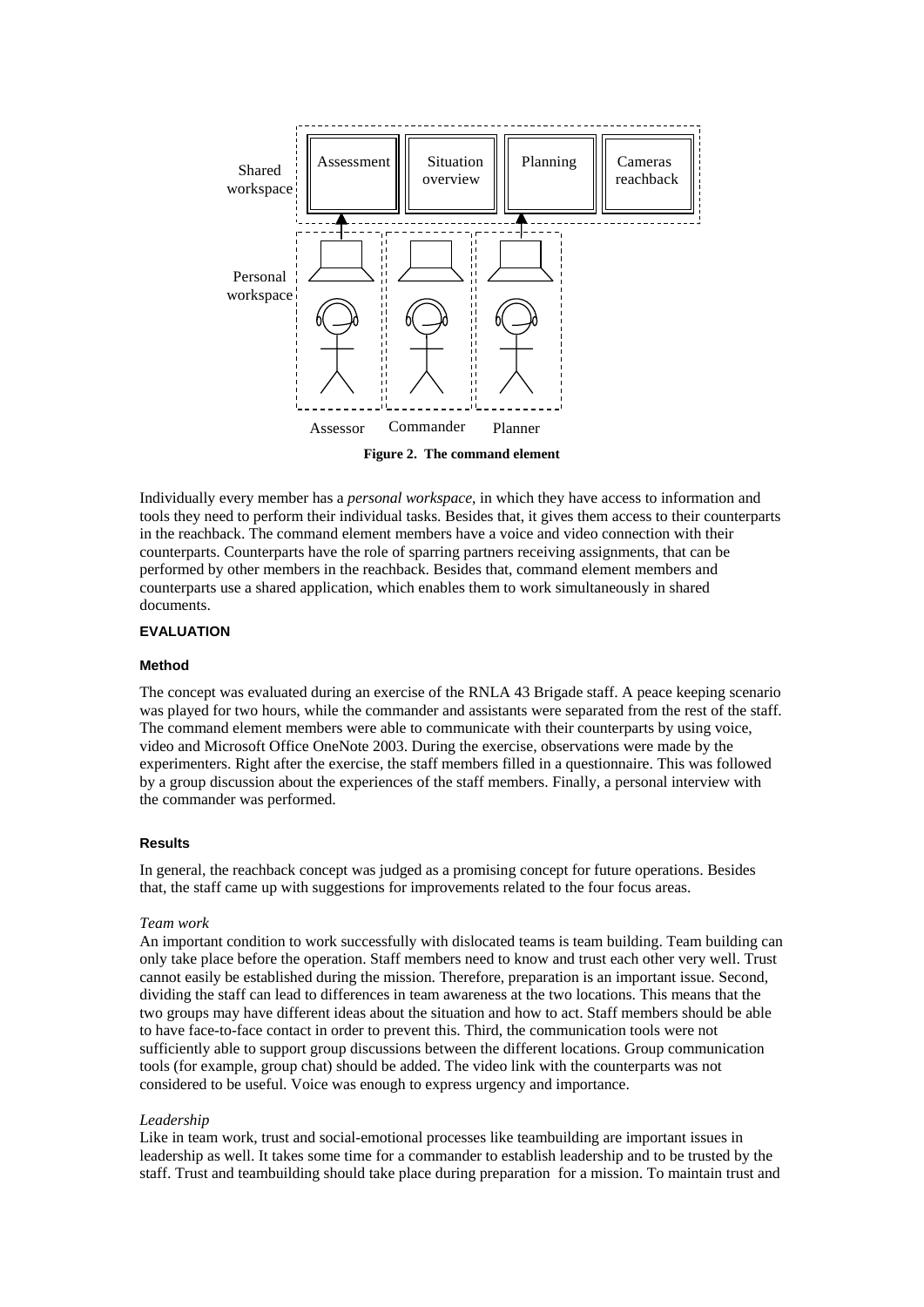to manage social-emotional processes, the commander should be physically present and have face-toface contact regularly. The effects of face-to-face contact cannot be replaced or compensated by technology completely. Therefore, the commander should not leave the staff if it is not necessary to do so.

Leadership from the command element is mainly task directed. From the command element goals, direction and vision can be communicated to the reachback and lower commanders. It is important to communicate the commander's intent to the staff or lower units. This can be accomplished easier in a situation with physical presence. The available technology in this concept is not yet sufficient to compensate for this.

#### *Information support*

The information that is supplied to the command element is sufficient to create an actual picture in the current situation under certain conditions. First, Staff members in the reachback must be well-trained Second, the reachback must push the right information at the right time. Third, information support systems with which information is shared must be interoperable. As long as the required staff member is available and has the information needed, it is easy to get the requested information. However, this was not the case during this experiment. Because all information was exchanged through the counterparts information supply was delayed and the quality was reduced. There was no direct connection between the command element and the required specialists. Therefore, more effort was needed to get detailed information or details were ignored. Besides that, the counterparts task load was too high. This makes the information exchange slow and vulnerable. One-on-one communication should be made possible without the interception of other persons. This communication should be supported in a synchronous (e.g., radio, telephone, chat) and asynchronous (e.g. voicemail, e-mail, database) way.

## *Organisation*

The staff showed a need for more flexibility in the size and composition of the command element. In the first place, a command element with three members did not seem to be able to work twenty-fourseven. Besides that, the composition of the command element depends on the mission. Different missions require more or less people with different expertise. Therefore the command element should be scalable and adjustable, depending on the operation.

As shown above, organising the communication between the command element and the reachback through counterparts complicated the information exchange. The counterparts created an information funnel, which had a negative effect on speed and quality. The reachback command post concept requires a more flexible, network-centric information exchange and communication, which should be supported by a organisation structure with the same characteristics.

The commander was not sufficiently able to perform his tasks. This was mainly caused by of the fact that he had to control the support tools himself. Being occupied with controlling the tools can hinder the commander from keeping a view on the overall picture. Task organisation could be improved by leaving system control to other people.

# **CONCLUSION**

Contemporary conflicts, military operations and technological developments ask for new command post concepts that fit the modern needs. Within this context, reachback is a potential concept for modern warfare. However, a reachback concept should be carefully constructed in order to optimally support the command and control process. More is needed than technology alone to apply reachback. This study focussed on four areas and its implications on the application of reachback: teamwork, leadership, information support and organisation. The focus areas were used during the development of a reachback concept. At the same time these areas were explored during an evaluation with the RNLA 43 brigade. Reachback was considered to be a potential command post concept for future operations. However, the used concept still needs improvements. From a teamwork and leadership point of view it was shown that trust and knowing each other is an important prerequisite for the success of reachback. This can be accomplished by training and preparation. Still, face-to-face contact is needed on a regular base to maintain a shared team awareness and commanders trust. The results from the area of information support and organisation show the need for a network approach, in which staff members are able to communicate directly with each other and share the same information. However, the ability to communicate with everybody and share all information raises a new problem. First, having access to large amounts of data makes it difficult to find the information needed. Besides that, finding the right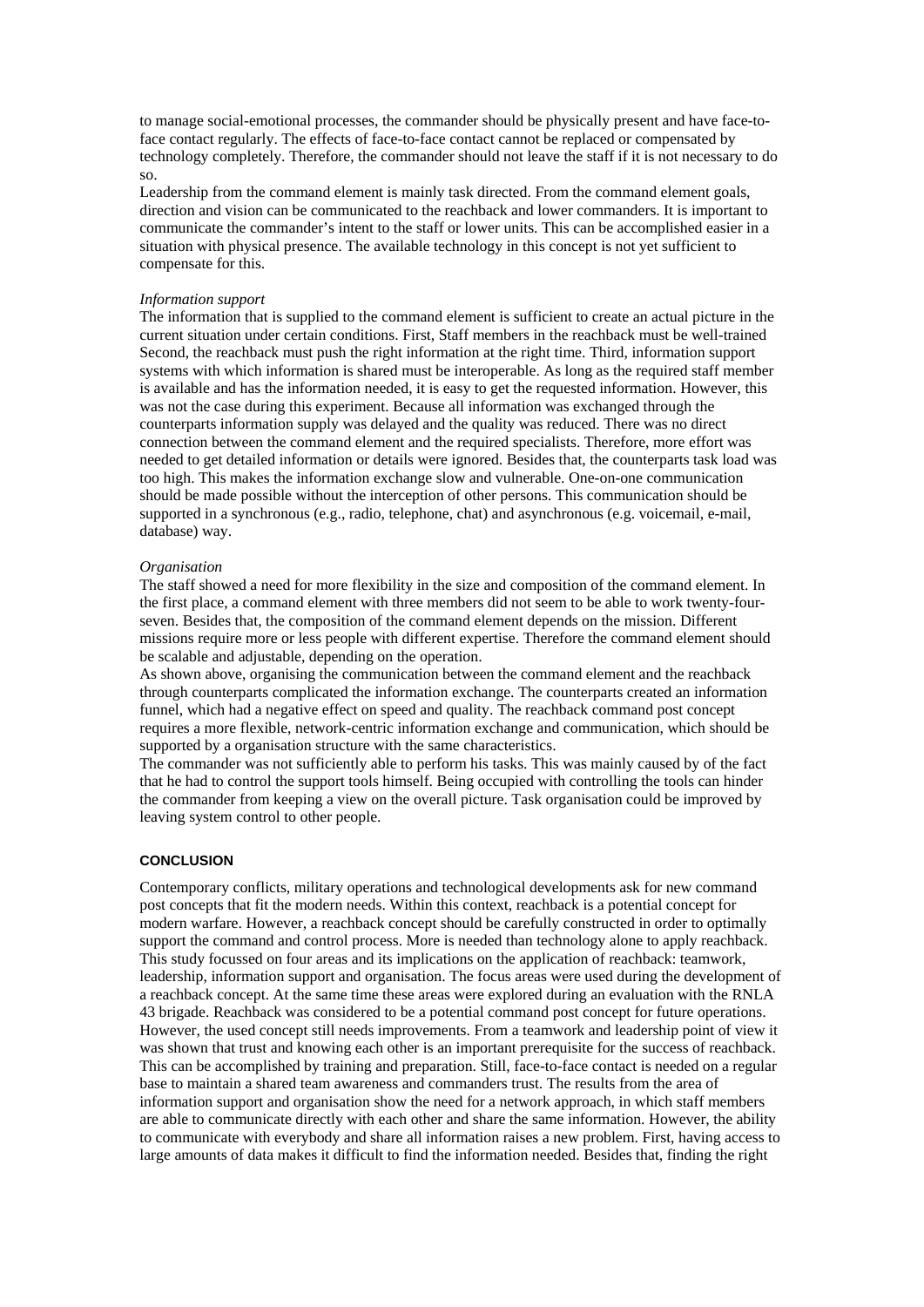person with the right expertise, and giving and receiving advise at the right moment remains a problem, also with a network-centric approach.

## **FUTURE RESEARCH**

In the study described above, we focussed on the command element in relation to the near reachback. This year we will study the far reachback and its collaboration with the near reachback. The staff of the RNLA 43 brigade will be distributed between The Netherlands and the Caribbean area during a joint and combined exercise. We will study the consequences on the command and control process, focussing on teamwork, leadership, information support and organisation.

# **REFERENCES**

- 1. Alberts, D. S. and Hayes, R. E. (2003) *Power to the Edge: Command and Control in. the Information Age*. US DoD Command and Control Research Program, Washington, DC
- 2. Bennett, K.B., Cress, J.D., Hettinger, L.J., Stautberg, D., and Haas, M.W. (2001). *A Theoretical Analysis and Preliminary Investigation of Dynamically Adaptive Interfaces*. International Journal of Aviation Psychology, 11, 2, 169-195.
- 3. Brown, M.E. & Gioia, D.A. (2002). Making things click. Distributive leadership in an online division of an offline organization. *The Leadership Quarterly*, 13, 397-419.
- 4. Custer, J.M. (2003). Reach: Levering time and distance. *Military Review*, March-April, 3-11.
- 5. Driskell, James, Radtke, Paul & Salas, Eduardo (2003), "Virtual Teams: Effects of Technological Mediation on Team Performance", *Group Dynamics: Theory,Research, and Practice*, Vol. 7, No. 4, pp. 297-323.
- 6. Fair, M., Connaughton, S. & Daly, J. (2004). *Leading from afar Leadership Training Challenges for Network Centric Warfare.* Paper No. 1652, Interservice/Industry Training, Simulation, and Education Conference (I/ITSEC) 2004.
- 7. Fisher, K. & Duncan Fisher, M (2001). The distance manager; a hands-on guide to managing offsite employees and virtual teams. US: McGraw-Hill.
- 8. Gibson, C. B., & Cohen, S. G. (2004). *Virtual team effectiveness.* Retrieved February 20, 2006, from http://www.etgmr.com/GMRjan-mar04/art1.html
- 9. Hertel, G., Geister, S., & Konradt, U. (2005). Managing virtual teams: A review of current empirical research. *Human Resource Management Review, 15*, pp. 69–95
- 10. Joint Doctrine Division, J-7, Joint Staff JP 1-02, DOD Dictionary of Military and Associated Terms, 12 April 2001 retrieved from the internet on 02 february 2006: http://www.dtic.mil/doctrine/jel/doddict/data/r/04414.html
- 11. Kayworth, T.R. & Leidner, D.E. (2002). Leadership Effectiveness in Global Virtual Teams. *Journal of Management Information Systems*, 18 (3), 7-40.
- 12. Lackey, S.W. (2003). Putting knowledge reachback into practice. Military Review, March-April, 2003.
- 13. Lea, M., & Spears, R. (1991). *Computer-mediated Communication*, De-individuation and Group Decisionmaking. International Journal of Man-Machine Studies, 34, 283-301.
- 14. Neal, Major John M (2000). *A Look at Reachback*. Military Review, September-October 2000, 39.
- 15. Priest, H.A., Stagl, K.C., Klein, C., & Salas, E. (2006). Virtual teams: Creating context for distributed teamwork. In Bowers, Salas, & Jentsch (Eds.), *Creating High-Tech Teams: Practical Guidance on Work Performance and Technology* (pp. 185-212). Washington, DC: APA Books.
- 16. Siegal, J., Dubrovsky, V., Kiesler, S., and McGuire, T. W. (1986). *Group processes in computermediated communication*. Organizational Behavior and Human Decision Processes, 37, 157-187.
- 17. Straus, S. G. (1997). Technology, group process, and group outcomes: Testing the connections in computer-mediated and face-to-face groups. *Human-Computer Interaction 12*, 227-266.
- 18. Thompson, L.F., & Coovert, M.D. (2006) understanding and developing virtual computersupported cooperative work teams. In Bowers, Salas, & Jentsch (Eds.), *Creating High-Tech*